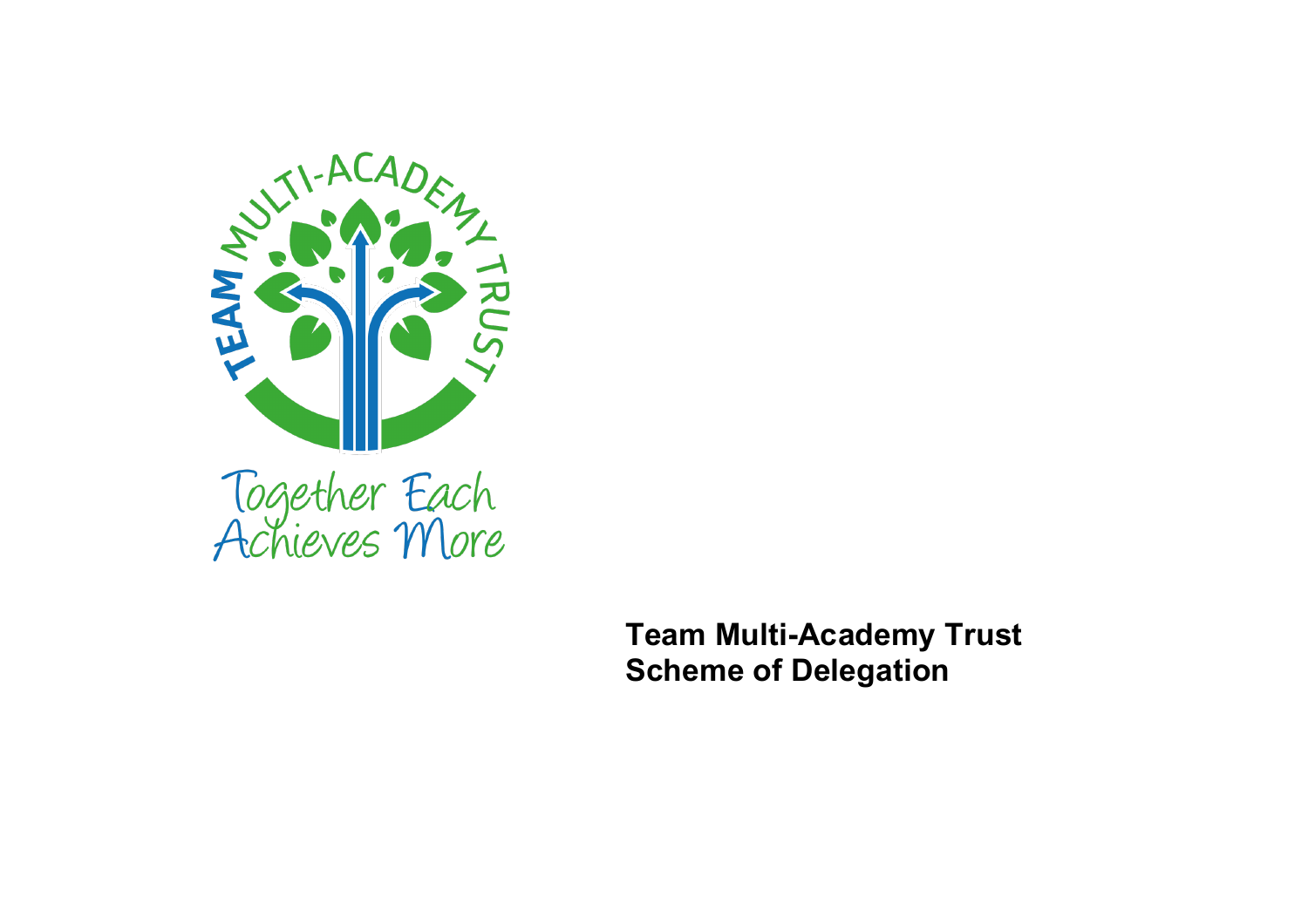| <b>Strategy</b>                                                         | Is authority delegated<br>from the Board?                                       | <b>Exec Head</b>                                                                  | <b>Business</b><br><b>Manager</b>                                          | <b>Portfolios</b>                                                                                                     | <b>LGB</b>                                                                                                                                     | <b>Local Leaders</b>                                                           |
|-------------------------------------------------------------------------|---------------------------------------------------------------------------------|-----------------------------------------------------------------------------------|----------------------------------------------------------------------------|-----------------------------------------------------------------------------------------------------------------------|------------------------------------------------------------------------------------------------------------------------------------------------|--------------------------------------------------------------------------------|
| <b>Overall strategy of TEAM</b>                                         | No                                                                              | Responsible for setting<br>strategy                                               | Provides financial advice<br>and assistance in<br>developing strategy      | Consulted during<br>strategy development                                                                              | Consulted during strategy<br>development                                                                                                       | Consulted during<br>strategy development                                       |
| Admission of new academies to TEAM                                      | <b>No</b>                                                                       | Makes<br>recommendations to the<br>Board                                          | Provides due diligence<br>advice in relation to<br>potential new academies |                                                                                                                       |                                                                                                                                                |                                                                                |
| <b>Entering into Funding Agreements</b>                                 | <b>No</b>                                                                       |                                                                                   |                                                                            |                                                                                                                       |                                                                                                                                                |                                                                                |
| Entering into leases or other legal arrangements                        | No, but values less than<br>£10K and low-risk<br>agreements can<br>be delegated | Can sign (some cases)                                                             | Can sign (some cases)                                                      | Responsible for overseeing<br>relevant lease agreements<br>and approval under £10K                                    |                                                                                                                                                |                                                                                |
| Approval of academy development and improvement plans                   | Yes                                                                             | Responsibe for the plan<br>production and delivery and<br>reporting to Directors. |                                                                            | Responsible for<br>monitoring performance<br>of academy improvement<br>plans and reporting<br>exceptions to the Board | Delegated authority for<br>approval and monitoring of<br>academy improvement plans,<br>reporting exceptions to the<br>Chair of Academy Council | Responsible for<br>development and<br>delivery of academy<br>improvement plans |
| <b>Appointment of Directors</b>                                         | No                                                                              | Recommendations to<br>Board                                                       |                                                                            |                                                                                                                       |                                                                                                                                                |                                                                                |
| <b>Removal of Directors</b>                                             | No                                                                              | Recommendations to<br>Board                                                       |                                                                            |                                                                                                                       |                                                                                                                                                |                                                                                |
| Approval of terms of reference for subcommittees and for<br><b>LGBs</b> | No                                                                              | Recommendations to<br>Board                                                       | Recommendations to<br>Board                                                | Recommendations to<br>Board                                                                                           |                                                                                                                                                |                                                                                |
| <b>Recruitment procedures for Portfolios</b>                            | <b>No</b>                                                                       | Recommendations to<br><b>Board</b>                                                |                                                                            |                                                                                                                       |                                                                                                                                                |                                                                                |
| Appointment of LGBs (other than the chair)                              | No                                                                              | Recommendations to<br>Board                                                       |                                                                            |                                                                                                                       |                                                                                                                                                | Recommendations to<br>Board                                                    |
| <b>Appoint Chair of LGB and Portfolios</b>                              | No                                                                              | Recommendations to<br>Board                                                       |                                                                            |                                                                                                                       |                                                                                                                                                |                                                                                |
| <b>Removal of Academy Local Governors</b>                               | Yes                                                                             | Recommendations to<br>Board                                                       |                                                                            |                                                                                                                       | Recommendations to Board                                                                                                                       | Recommendations to<br>Board                                                    |
| Appoint & Remove Clerk to the Board of Directors                        | <b>No</b>                                                                       | Recommendations to<br>Board                                                       | Recommendations to<br>Board                                                |                                                                                                                       |                                                                                                                                                |                                                                                |
| Appoint & Remove Clerk to Local Governors                               | <b>No</b>                                                                       | Recommendations to<br>Board                                                       | Recommendations to<br>Board                                                |                                                                                                                       | Recommendations to Board                                                                                                                       | Recommendations to Board                                                       |
| Authorised to approve/amend organisational scheme of<br>delegation      | No.                                                                             | Recommendations to<br><b>Board</b>                                                | Recommendations to<br>Board                                                |                                                                                                                       |                                                                                                                                                |                                                                                |
| Maintenance of register of interests                                    | Yes (Delegated to Clerk)                                                        |                                                                                   |                                                                            |                                                                                                                       |                                                                                                                                                |                                                                                |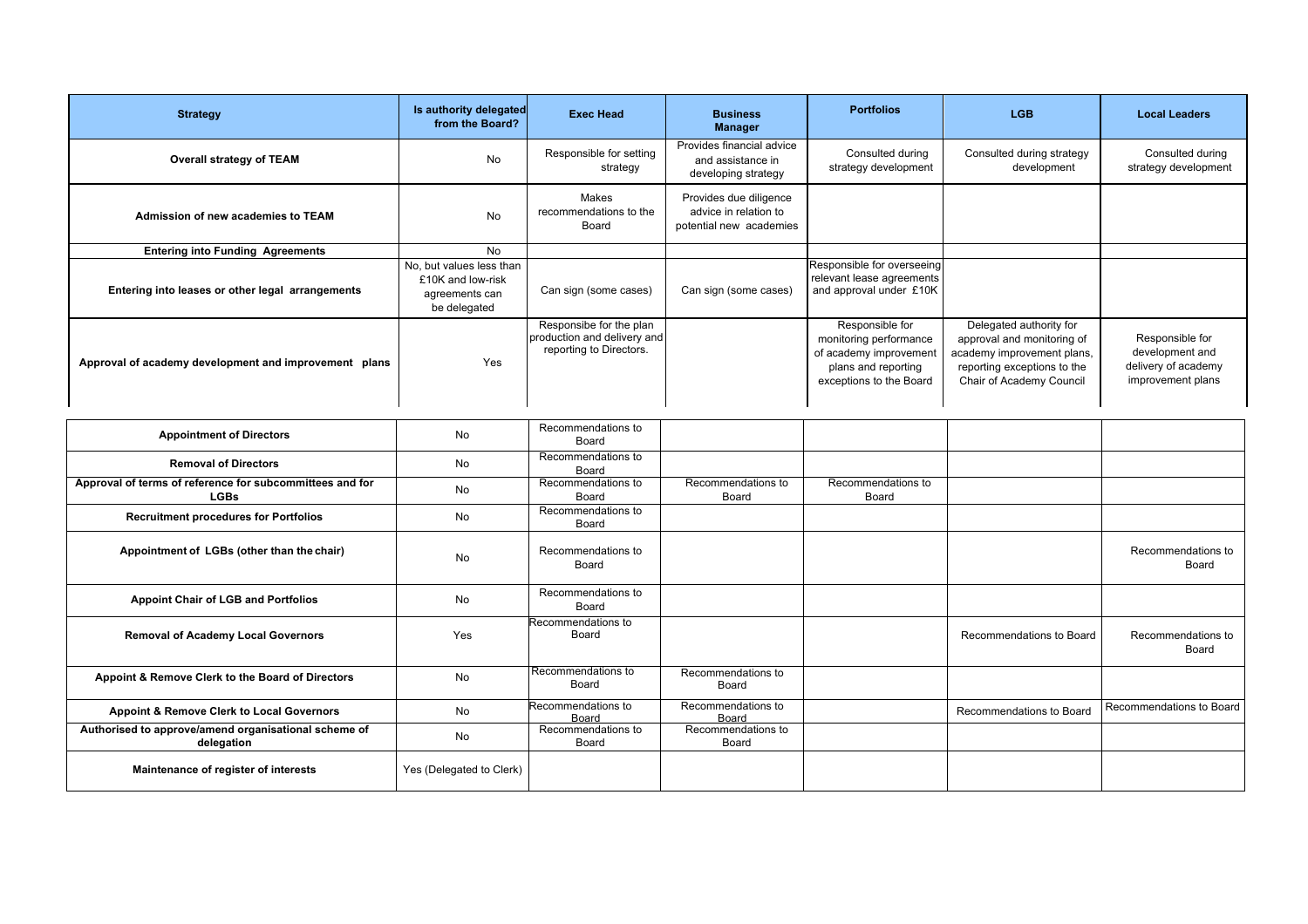| Entering into, or withdrawing from, a formal partnership                                | No                                                                  | Recommendations to<br>Board                             | Provision of professional<br>advice                                        |                                                                                |                                                      |  |
|-----------------------------------------------------------------------------------------|---------------------------------------------------------------------|---------------------------------------------------------|----------------------------------------------------------------------------|--------------------------------------------------------------------------------|------------------------------------------------------|--|
| <b>Maintenance of Risk Management processes</b>                                         | Yes                                                                 | Responsible for ensuring<br>risk register is maintained | Responsible for managing<br>risk register and risk<br>management processes | Reviews relevant risks and<br>contributes to process                           | Reviews relevant risks and<br>contributes to process |  |
| Approval of TEAM policies not specifically referenced<br>elsewhere within this document | No, but may be delegated<br>in some cases based on<br>level of risk | Makes<br>recommendations to<br>Board                    | Makes<br>recommendations to<br>Board                                       | Delegated authority for<br>approval of any policies<br>specifically delegated. |                                                      |  |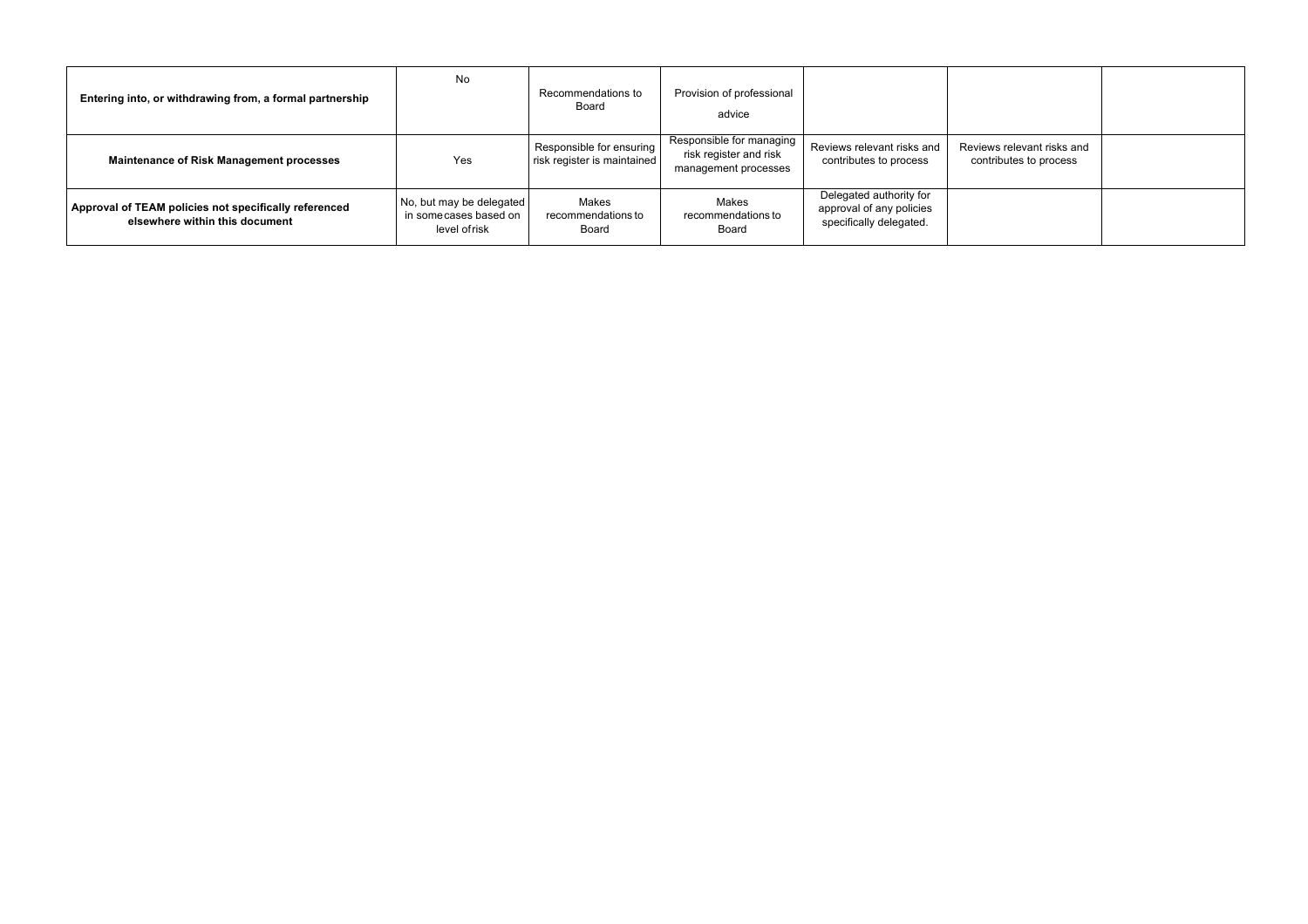| Education/<br><b>Curriculum</b>                                                                   | Is authority delegated<br>from the Board? | <b>Exec Head</b>                                                                                                           | <b>Business Manager</b>              | <b>Portfolios</b>                                                     | <b>LGB</b>                                                                                                          | <b>Local Leaders</b>                        |
|---------------------------------------------------------------------------------------------------|-------------------------------------------|----------------------------------------------------------------------------------------------------------------------------|--------------------------------------|-----------------------------------------------------------------------|---------------------------------------------------------------------------------------------------------------------|---------------------------------------------|
| Approval and monitoring of TEAM and Trust Schools targets<br>for pupil achievement and attendance | <b>No</b>                                 | Responsible for<br>proposing TEAM and<br>local targets to the<br>Board and providing<br>appropriate reporting.             |                                      | Review of local target<br>setting processes and<br>reporting to Board | Review of local target setting and Reports to LGB and Exec Head<br>responsible for holding<br>Leadership to account |                                             |
| Approval and monitoring TEAM and academy targets for quality<br>of teaching and learning          | No                                        | Responsible for<br>proposing TEAM and<br>local targets to the<br>Board and providing<br>appropriate reporting              |                                      | Review of local target<br>setting processes and<br>reporting to Board | Review of local target setting and Reports to LGB and Exec Head<br>responsible for holding<br>Leadership to account |                                             |
| Approval and monitoring of TEAM and academy targets around<br>pupil wellbeing                     | No                                        | Responsible for<br>proposing and TEAM<br>local targets to the<br>Board and providing<br>appropriate reporting              |                                      |                                                                       | Review of local target setting and Reports to LGB and Exec Head<br>responsible for holding<br>Leadership to account |                                             |
| New and updated educational policy                                                                | <b>No</b>                                 | Makes recommendation<br>to Board                                                                                           |                                      |                                                                       |                                                                                                                     |                                             |
| Approval of academy development and improvement plans                                             | Yes                                       | Responsible for linking<br>Academy plans to TEAM<br>Strategic plan and<br>providing monitoring<br>information to portfolio |                                      | Responsibility to monitor<br>and report back to<br><b>Directors</b>   | Monitoring of specific academy<br>improvement plans.                                                                | Reports to LGB                              |
| Post-Ofsted Action Plan sign off                                                                  | No                                        | Makes recommendation<br>to Board                                                                                           |                                      | Review feedback and<br>plans                                          | monitoring of academy post-<br>OFSTED planning                                                                      | Makes recommendations and<br>reports to LGB |
| Curriculum: Planning, implementation and review                                                   | Yes                                       | Oversees development<br>and delivery of effective<br>curriculum plans                                                      |                                      |                                                                       | Monitors effectiveness of<br>curriculum plans                                                                       | Develops and delivers<br>curriculum plans   |
| Sign off of TEAM educational policies                                                             | Yes                                       | Makes<br>recommendations to<br>Board                                                                                       | Makes<br>recommendations to<br>Board | <b>Delegated Authority</b>                                            |                                                                                                                     |                                             |
| Sign off of local academy educational policies and procedures                                     | Yes                                       |                                                                                                                            |                                      |                                                                       | Delegated authority for approval<br>and monitoring of local academy<br>policies and procedures                      | Makes recommendations and<br>reports to LGB |
| <b>Term dates</b>                                                                                 | Yes                                       | Authorises term dates                                                                                                      |                                      |                                                                       | Consulted                                                                                                           | Makes recommendations to<br>Exec Head       |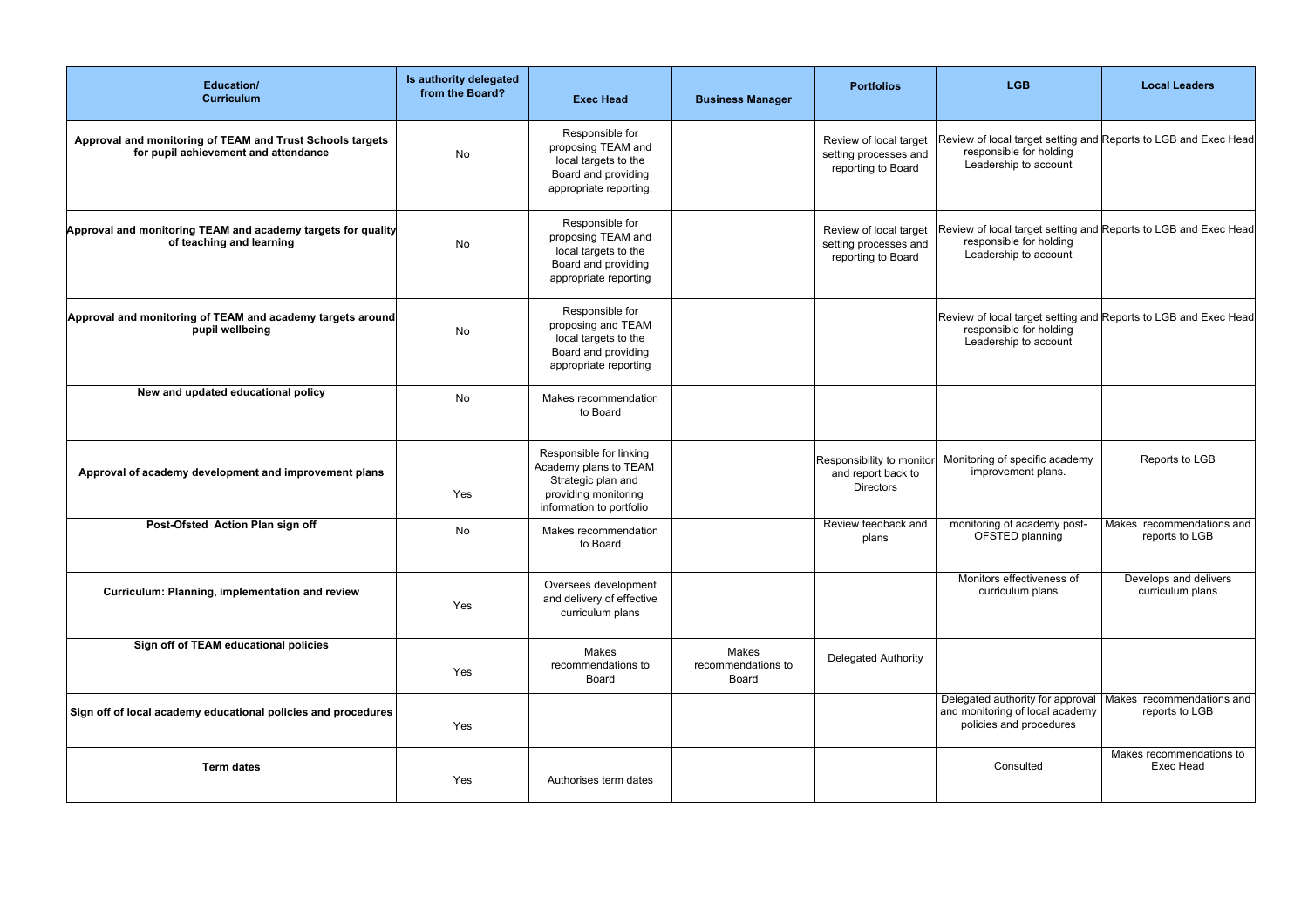| Length/ organisation of Academy day | Yes       | Authorises organisation<br>and Academy day          |                                                     | Consulted       | Makes recommendations to<br>Exec Head |
|-------------------------------------|-----------|-----------------------------------------------------|-----------------------------------------------------|-----------------|---------------------------------------|
| <b>Fixed term exclusions</b>        | Yes       | Monitored and part of<br>decision making<br>process | Monitored and report<br>back                        | Receives report | Authorised, report to Exec<br>Head    |
| <b>Permanent exclusions</b>         | <b>No</b> | Monitored and part of<br>decision making<br>process | Convenes hearing to<br>review Principal decision    |                 |                                       |
| <b>Exclusion appeals</b>            | No        | Monitored and part of<br>decision making<br>process |                                                     |                 |                                       |
| Admissions policies and criteria    | Yes       | Makes<br>recommendations to                         | Delegated authority and<br>report back to Directors |                 |                                       |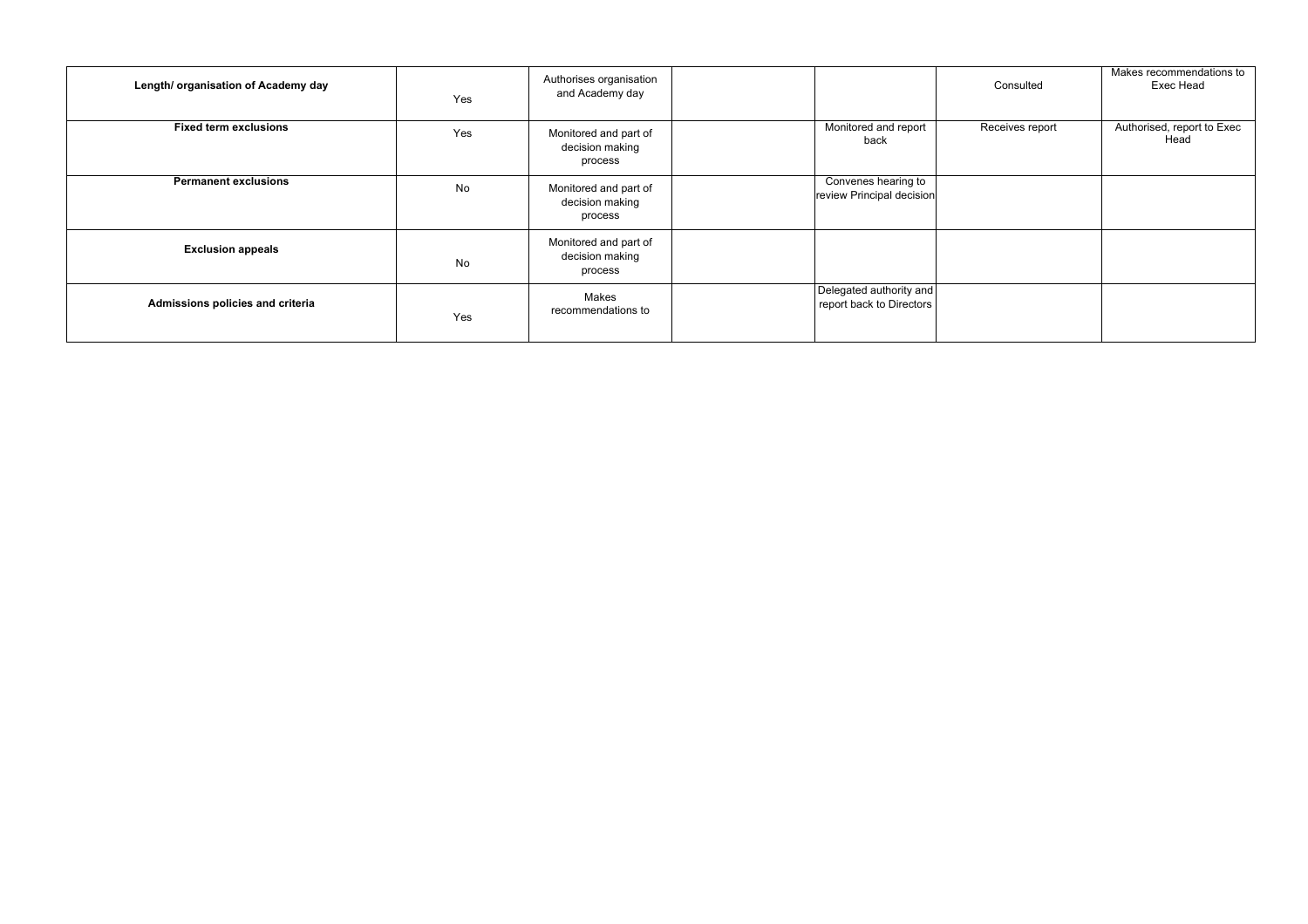| <b>Finance</b>                                                                                                            | Is authority delegated from the<br>Board? | <b>Exec Head</b>                                 | <b>Business</b><br><b>Manager</b>                                                           | <b>Portfolios</b>                                | <b>LGB</b>                                    | <b>Local Leaders</b>                                |
|---------------------------------------------------------------------------------------------------------------------------|-------------------------------------------|--------------------------------------------------|---------------------------------------------------------------------------------------------|--------------------------------------------------|-----------------------------------------------|-----------------------------------------------------|
| <b>STATUTORY REPORTING</b>                                                                                                |                                           |                                                  |                                                                                             |                                                  |                                               |                                                     |
| Completion and approval of annual accounts and<br>reports to funding and regulatory bodies                                | <b>No</b>                                 | Review                                           | Recommendation to<br>Exec Head and<br>Board                                                 | Recommendation to<br>Board                       |                                               |                                                     |
| Completion and submission of other accounting<br>returns                                                                  | Yes                                       |                                                  | Authorised                                                                                  |                                                  |                                               |                                                     |
| Completing annual & periodic financial reports<br>to Board (including income/expenditure, cash<br>flow, projections etc). | Yes                                       |                                                  | Authorised                                                                                  |                                                  |                                               |                                                     |
| Authorised to complete PAYE returns                                                                                       | Yes                                       |                                                  | Authorised                                                                                  |                                                  |                                               |                                                     |
| Authorised to complete VAT returns.                                                                                       | Yes                                       |                                                  | Authorised                                                                                  |                                                  |                                               |                                                     |
| <b>SYSTEMS OF INTERNAL FINANCIAL CONTROL</b>                                                                              |                                           |                                                  |                                                                                             |                                                  |                                               |                                                     |
| Assurance over adequacy of systems of internal<br>financial control                                                       | <b>No</b>                                 | Provides assurance to<br>EFA as AO               | Provides assurance to<br>AO and Board                                                       |                                                  |                                               |                                                     |
| Approval of financial regulations                                                                                         | <b>No</b>                                 |                                                  | Recommendation to<br>Board                                                                  |                                                  |                                               |                                                     |
| Appointment of internal auditors                                                                                          | No                                        |                                                  | Management of<br>appointment process                                                        |                                                  |                                               |                                                     |
| <b>BUDGET &amp; MANAGEMENT REPORTING</b>                                                                                  |                                           |                                                  |                                                                                             |                                                  |                                               |                                                     |
| Approval of annual budget                                                                                                 | <b>No</b>                                 | Endorsement as<br><b>Accounting Officer</b>      | Oversight of preparation,<br>review of budget plans,<br>recommendation to Board             | Recommend to<br><b>Directors</b>                 | Review of detailed academy<br>financial plans | Preparation of detailed<br>academy financial plans  |
| Receipt and review of management accounts                                                                                 | Yes                                       | Oversight of local academy<br>financial position | Review of academy<br>management accounts<br>and preparation of<br>summary report to Board   | Delegated responsibility<br>with report to board | Review of academy<br>financial position       | Accountable for local<br>academy financial position |
| Approval of TEAM budget and academy contributions                                                                         | Yes                                       | Recommendation to<br>portfolio                   | Recommendation to<br>portfolio                                                              | Delegated responsibility<br>with report to board |                                               | Consulted                                           |
| Authority to make budget virements                                                                                        | Yes                                       |                                                  | Authorised to make<br>budget virements within<br>finance policy and report<br>to portfolio. |                                                  |                                               |                                                     |
| <b>PURCHASING &amp; PROCUREMENT</b>                                                                                       |                                           |                                                  |                                                                                             |                                                  |                                               |                                                     |
| Placing orders for goods and services, entering into<br>contracts                                                         | Yes where value is less than<br>£5000     | Authorised £2000                                 | Authorised £2000 in<br>consultation with Exec Head                                          | Authorised £2000-£5000                           |                                               | Authorised Up to £1000<br>within agreed budget      |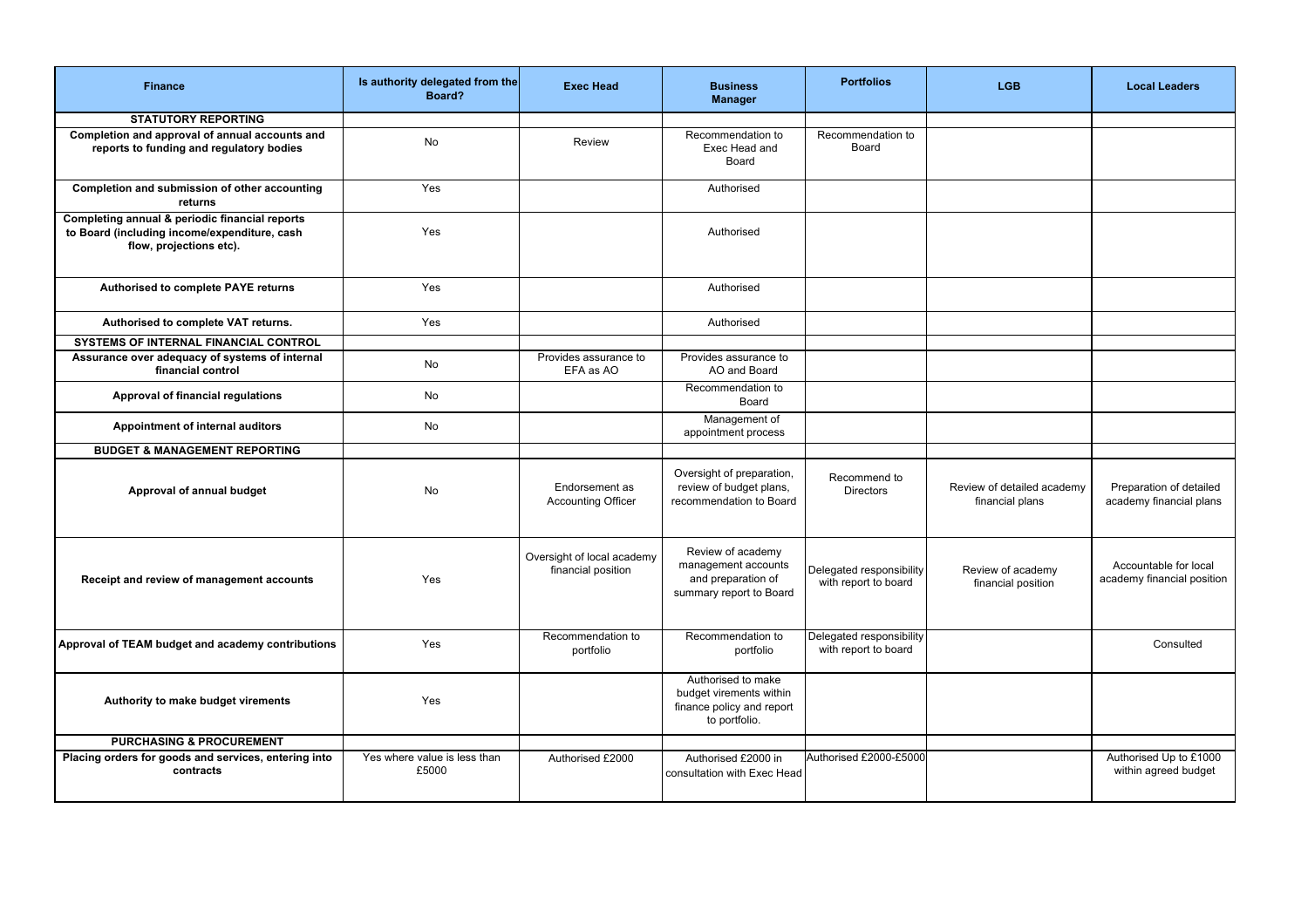| Waiver of TEAM financial regulations in respect of<br>purchasing        | Yes                                  |                              | Yes, reported to portfolio                                                                      |                                                                                               |                                                                                  |
|-------------------------------------------------------------------------|--------------------------------------|------------------------------|-------------------------------------------------------------------------------------------------|-----------------------------------------------------------------------------------------------|----------------------------------------------------------------------------------|
| Ensuring compliance with tendering processes                            | Yes                                  |                              | Yes, reported to Board                                                                          | Responsibility for<br>procurement                                                             |                                                                                  |
| <b>BANKING AUTHORITY &amp; CASH MANAGEMENT</b>                          |                                      |                              |                                                                                                 |                                                                                               |                                                                                  |
| Approval to borrow money                                                | <b>No</b>                            |                              | Recommend approval by<br>Board                                                                  |                                                                                               |                                                                                  |
| Cashflow Management, Treasury & Investment                              | Yes                                  |                              | Authorised to Review and<br>approve. Investment details<br>to be informed to Audit<br>committee |                                                                                               |                                                                                  |
| Open a bank account and approve signatories                             | No                                   | Can be approved<br>signatory | Can be approved<br>signatory                                                                    | Can be<br>approved                                                                            | Can be approved<br>signatory                                                     |
| <b>TRANSACTION PROCESSING</b>                                           |                                      |                              |                                                                                                 |                                                                                               |                                                                                  |
| Payroll - Starters, leavers and amendments                              | Yes                                  | Authorises changes           | Oversees systems of<br>internal control; authorises<br>changes                                  |                                                                                               | Can recommend<br>amendements                                                     |
| Payroll - Administration                                                | Yes                                  |                              | Authorised - Utilisation of<br>Payroll provider                                                 |                                                                                               |                                                                                  |
| Purchasing - Authorised to create vendors on accounting<br>system       | Yes                                  |                              | Authorised                                                                                      |                                                                                               |                                                                                  |
| Income                                                                  | Yes                                  |                              | Authorised                                                                                      |                                                                                               |                                                                                  |
| Authorisation of expense claims (cannot authorise ones<br>own expenses) | Yes                                  | Authorised                   | Authorised                                                                                      |                                                                                               | Authorised                                                                       |
| Control account reconciliation                                          | Yes                                  |                              | Authorised                                                                                      |                                                                                               |                                                                                  |
| Write-off bad debts                                                     | Yes - up to £1000                    | Authorised                   | Authorised                                                                                      |                                                                                               |                                                                                  |
| <b>FIXED ASSETS</b>                                                     |                                      |                              |                                                                                                 |                                                                                               |                                                                                  |
| Management of capital projects                                          | Yes                                  |                              | Ensures management and<br>governance arrangements<br>are appropriate and reports<br>to Board    | Responsible for<br>overseeing project<br>management activity<br>including capital<br>projects |                                                                                  |
| Asset Register                                                          | Yes                                  |                              | Authorised to Review<br>and approve                                                             |                                                                                               | Responsible for overseeing<br>the register and reporting to<br>business manager. |
| Disposal of Assets                                                      | Yes - but must approve over<br>£2000 |                              | Authorised to Review and<br>approve up to £2000                                                 |                                                                                               |                                                                                  |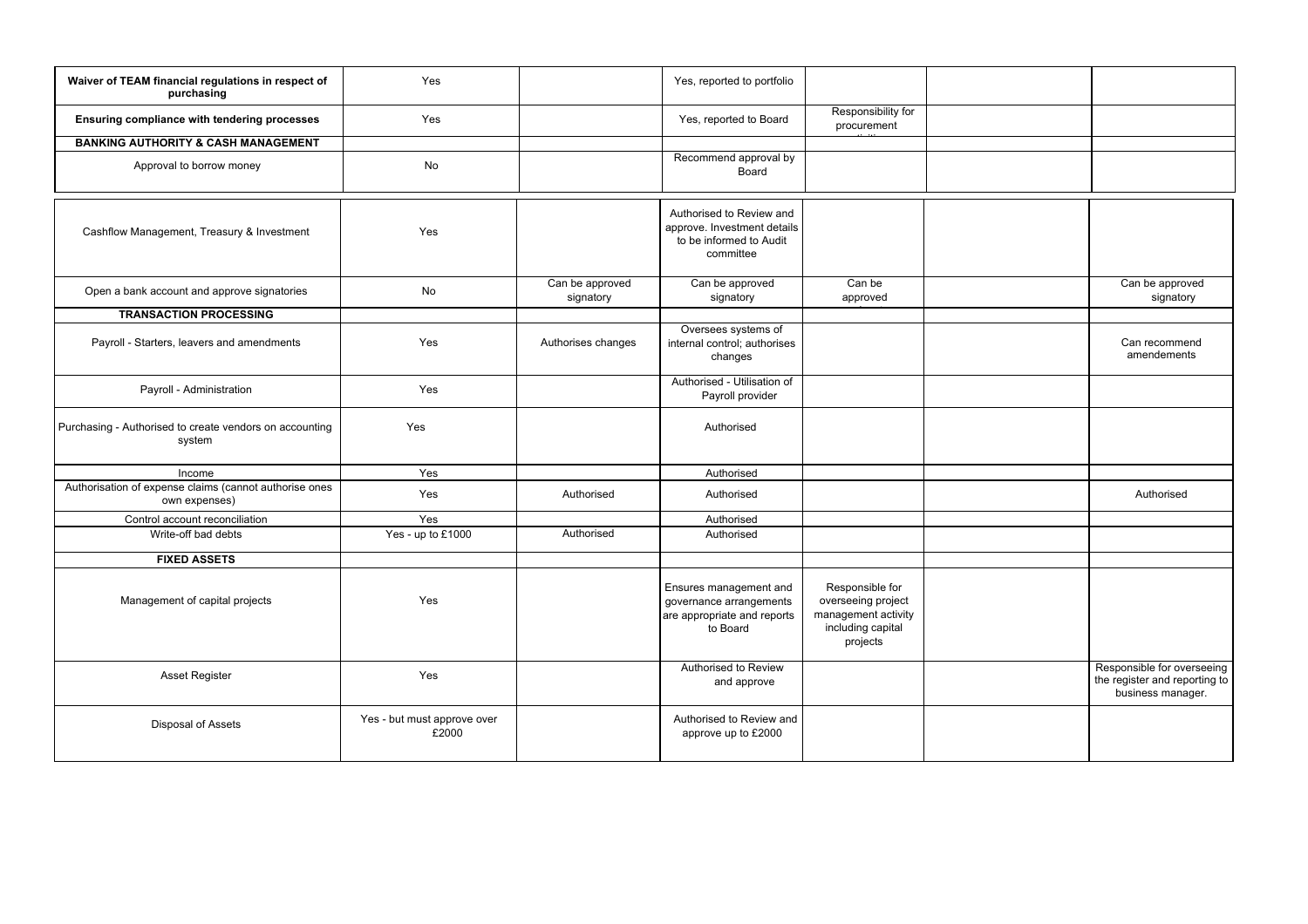| Loan of Assets                       | Yes | Authorised to Review<br>and approve |                                              |  |
|--------------------------------------|-----|-------------------------------------|----------------------------------------------|--|
|                                      |     |                                     |                                              |  |
| <b>INSURANCES</b>                    |     |                                     |                                              |  |
| Annual Risk Review & Premium Renewal | Yes | Authorised to Review and<br>approve | Supports review and<br>associated activities |  |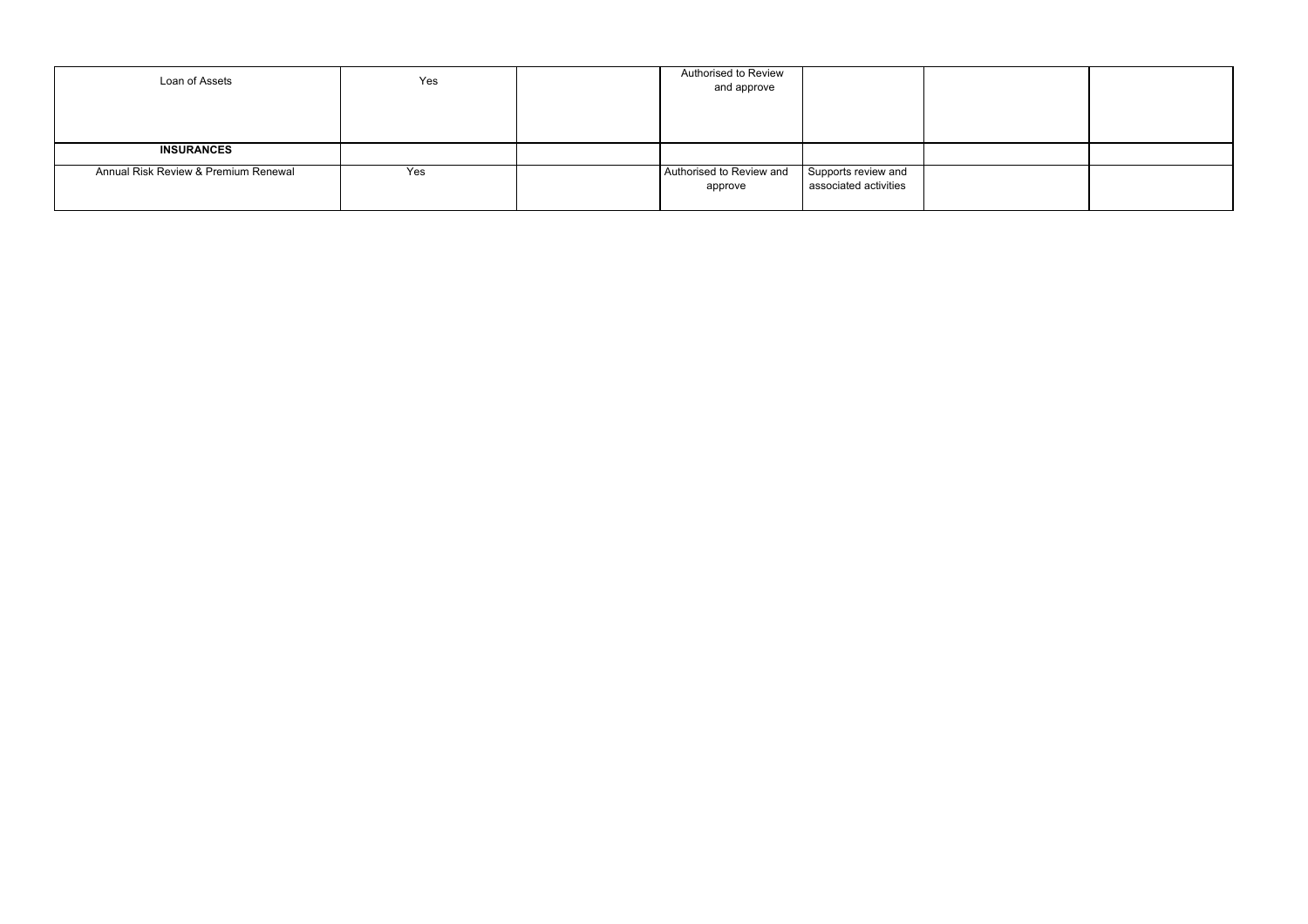| Human<br><b>Resources</b>                                                                          | Is authority delegated from the<br>Board?       | <b>Exec Head</b>                                                                            | <b>Business</b><br><b>Manager</b>                                                           | <b>Portfolios</b>                                                                  | <b>LGB</b>                    | <b>Local Leaders</b>                                                                 |  |  |  |
|----------------------------------------------------------------------------------------------------|-------------------------------------------------|---------------------------------------------------------------------------------------------|---------------------------------------------------------------------------------------------|------------------------------------------------------------------------------------|-------------------------------|--------------------------------------------------------------------------------------|--|--|--|
| <b>Staff Structure</b>                                                                             |                                                 |                                                                                             |                                                                                             |                                                                                    |                               |                                                                                      |  |  |  |
| Approval of annual staffing budgets                                                                | Yes                                             | Reviews costed staffing<br>plans and makes overall<br>budget recommendation to<br>Portfolio | Reviews costed staffing<br>plans and makes overall<br>budget recommendation<br>to Exec Head | Delegated responsibility<br>with report to board                                   | Reviews annual staffing plans | Prepares annual staffing<br>plans                                                    |  |  |  |
| Authorised to Increase Academy/Organisational<br>Headcount (Establishment) within existing budget. | Yes                                             | Can recommend changes<br>beyond overall budget                                              |                                                                                             | Delegated responsibility<br>with report to board                                   |                               | Can recommend<br>replacement posts within<br>existing staffingbudget to<br>Exec Head |  |  |  |
|                                                                                                    |                                                 | Grade of posts (teaching & support staff)                                                   |                                                                                             |                                                                                    |                               |                                                                                      |  |  |  |
| Authorised to evaluate jobs and grades                                                             | Yes                                             | Makes grading proposals<br>To portfolio                                                     |                                                                                             | Responsible for<br>oversight and cross-<br>organisational grading                  |                               |                                                                                      |  |  |  |
| Authorised to agree/vary basic employment Terms &<br>Conditions                                    | <b>No</b>                                       |                                                                                             |                                                                                             | Ensures consistent<br>application of T&Cs                                          |                               |                                                                                      |  |  |  |
|                                                                                                    |                                                 | Recruitment                                                                                 |                                                                                             |                                                                                    |                               |                                                                                      |  |  |  |
| Recruitment and appointment of Exec Head                                                           | <b>No</b>                                       |                                                                                             | Involved in process                                                                         | Involved in process                                                                | Involved in process           | Involved in process                                                                  |  |  |  |
| Recruitment and appointment of School Business<br>Manager                                          | No                                              | Involved in process.<br>advised Board                                                       |                                                                                             |                                                                                    |                               |                                                                                      |  |  |  |
| Recruitment and appointment School leaders                                                         | No                                              | Appoints school<br>leaders along with<br>the Board                                          |                                                                                             |                                                                                    | Involved in process           |                                                                                      |  |  |  |
| Recruitment and appointment of other Senior Leaders                                                | Yes - may be involved                           | Authorised to appoint<br>other Senior leaders                                               | Leads process for own<br>teams                                                              |                                                                                    | Involved in process           | Leads process for own<br>teams                                                       |  |  |  |
| Recruitment and appointment of other staff                                                         | Yes                                             |                                                                                             | Authorised to appoint<br>staff within own teams                                             |                                                                                    | Involved in process           | Authorised to appoint staff<br>within own teams with<br>Exec Head                    |  |  |  |
| Recruitment processes                                                                              | Yes                                             | Carries out recruitment<br>processes in line with<br>CLF procedures                         | Ensures legislative and<br>best practice compliance in<br>recruitment processes             | Ensures legislative and<br>best practice<br>compliance in<br>recruitment processes |                               | Carries out recruitment<br>processes in line with<br>TEAM procedures.                |  |  |  |
| Signing of employment contracts                                                                    | Yes (but Chair must sign Exec<br>Head contract) | Signs contracts teaching<br>staff                                                           | Signs contracts of non-<br>teaching                                                         |                                                                                    |                               |                                                                                      |  |  |  |
|                                                                                                    |                                                 | <b>Pay Policy</b>                                                                           |                                                                                             |                                                                                    |                               |                                                                                      |  |  |  |
| Annual approval of pay policy, including pay awards,<br>pay point values, etc                      | <b>No</b>                                       |                                                                                             | Makes recommendation<br>to Board                                                            | Contributes to<br>recommendation<br>made by SBM                                    |                               |                                                                                      |  |  |  |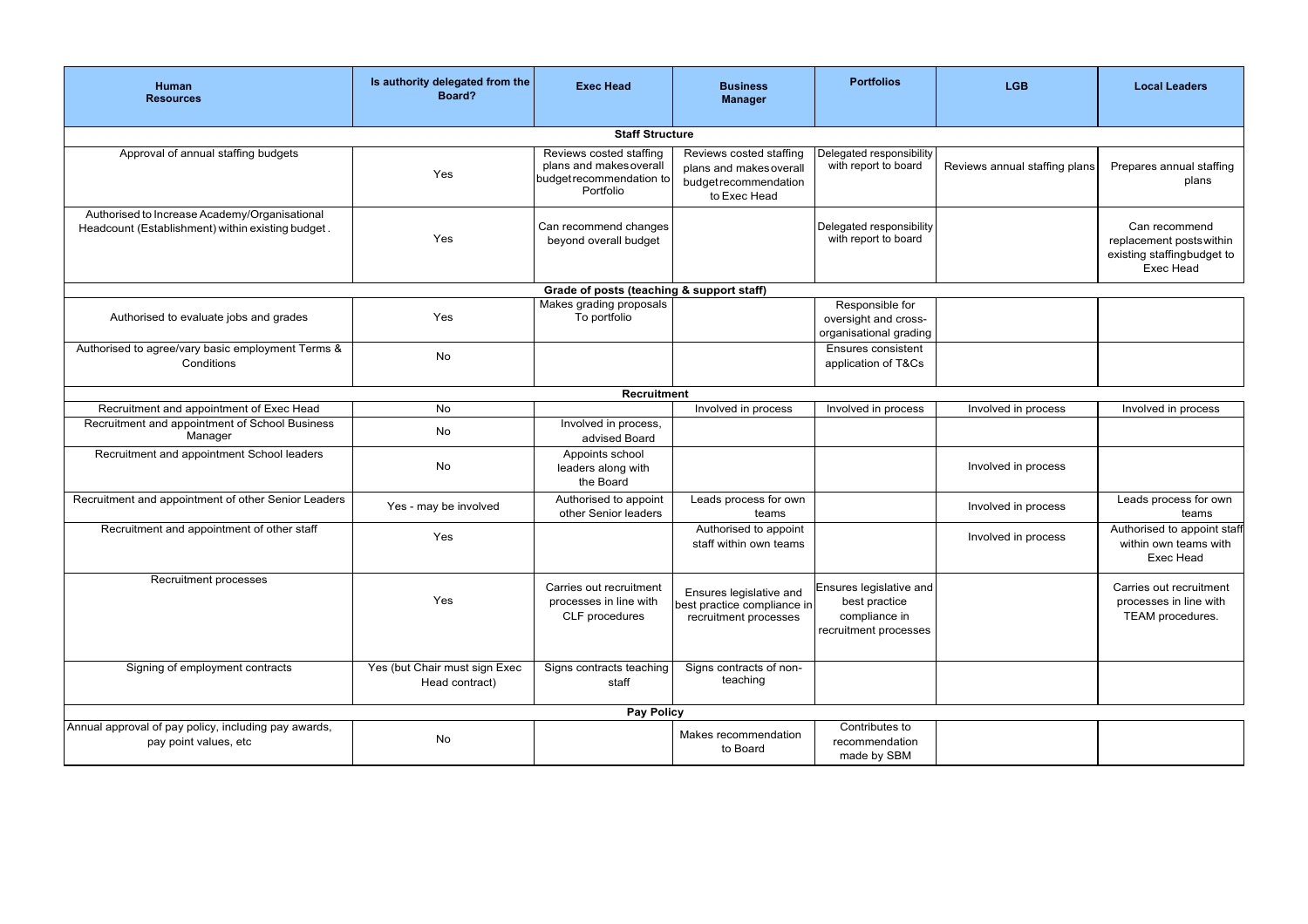| Determination of pay ranges<br>Yes (except CEO, CFO, Exec<br>Team, Principals) | Determines pay ranges<br>for Leadership staff |  | Responsible for<br>oversight and cross-<br>organisational grading |  |  |
|--------------------------------------------------------------------------------|-----------------------------------------------|--|-------------------------------------------------------------------|--|--|
|--------------------------------------------------------------------------------|-----------------------------------------------|--|-------------------------------------------------------------------|--|--|

| Allocation of TLR / SEN values                                                 | Yes                                             | Approves if within total<br>budget                | Ensures consistency                                                               | Responsible for oversight                   |                              | Proposal for new posts                                                    |
|--------------------------------------------------------------------------------|-------------------------------------------------|---------------------------------------------------|-----------------------------------------------------------------------------------|---------------------------------------------|------------------------------|---------------------------------------------------------------------------|
| Value of other discretionary allowances                                        | Yes (except CEO, CFO, Exec<br>Team, Principals) | Approval of discretionary<br>allowances           | Reviews proposal and<br>makes recommendation<br>to Exec Head                      | Proposals and advice on<br>other allowances |                              | Proposals for other<br>allowances                                         |
| Annual Pay Progression                                                         | No                                              | Ensures consistency                               | Ensures consistency                                                               |                                             |                              | Oversight of appraisal and<br>recommendation to<br>Remuneration committee |
| <b>Pension Policy &amp; Discretions</b>                                        |                                                 |                                                   |                                                                                   |                                             |                              |                                                                           |
| Handling of all pension matters (teachers and support<br>staff)                | Yes                                             |                                                   | Makes appropriate<br>pension arrangements and<br>ensures proper<br>administration | Ensures consistency                         |                              |                                                                           |
| <b>Operation of policies</b>                                                   |                                                 |                                                   |                                                                                   |                                             |                              |                                                                           |
| Approval of TEAM employment policies                                           | No                                              |                                                   |                                                                                   | Makes recommendations<br>to Board           |                              |                                                                           |
| Objective setting and performance appraisal                                    | Yes (except CEO, CFO)                           | Appraises Leaders and<br>SBM with Board           | Appraisal arrangements<br>for own team                                            | Oversight of process                        | Assists in School<br>Leaders | Appraisal arrangements for<br>own team                                    |
| Approval of formal restructure plans                                           | <b>No</b>                                       | Part of Process                                   | Makes recommendations<br>to Board                                                 | Makes recommendations<br>to Board with SBM  |                              | Part of Process                                                           |
| Approval of severance or redundancy agreements                                 | No                                              | Part of Process                                   | Makes recommendation<br>to Board                                                  | Makes recommendations<br>to Board with SBM  |                              | Part of Process                                                           |
| Authority to issue warnings or other disciplinary<br>measures except dismissal | Yes                                             | May issue warnings in<br>own teams                | May issue warnings in own<br>teams with Exec<br>Head                              |                                             |                              | May issue warnings in<br>own teams with<br>Exec Head                      |
| Authorisation of settlement agreements                                         | No                                              | May negotiate and make<br>recommendation to Board | May negotiate and make<br>recommendation to Board                                 | Makes recommendations<br>to Board with SBM  |                              |                                                                           |
| Suspension                                                                     | Yes (except Exec Head and SBM)                  | Implements for all staff                          |                                                                                   |                                             |                              |                                                                           |